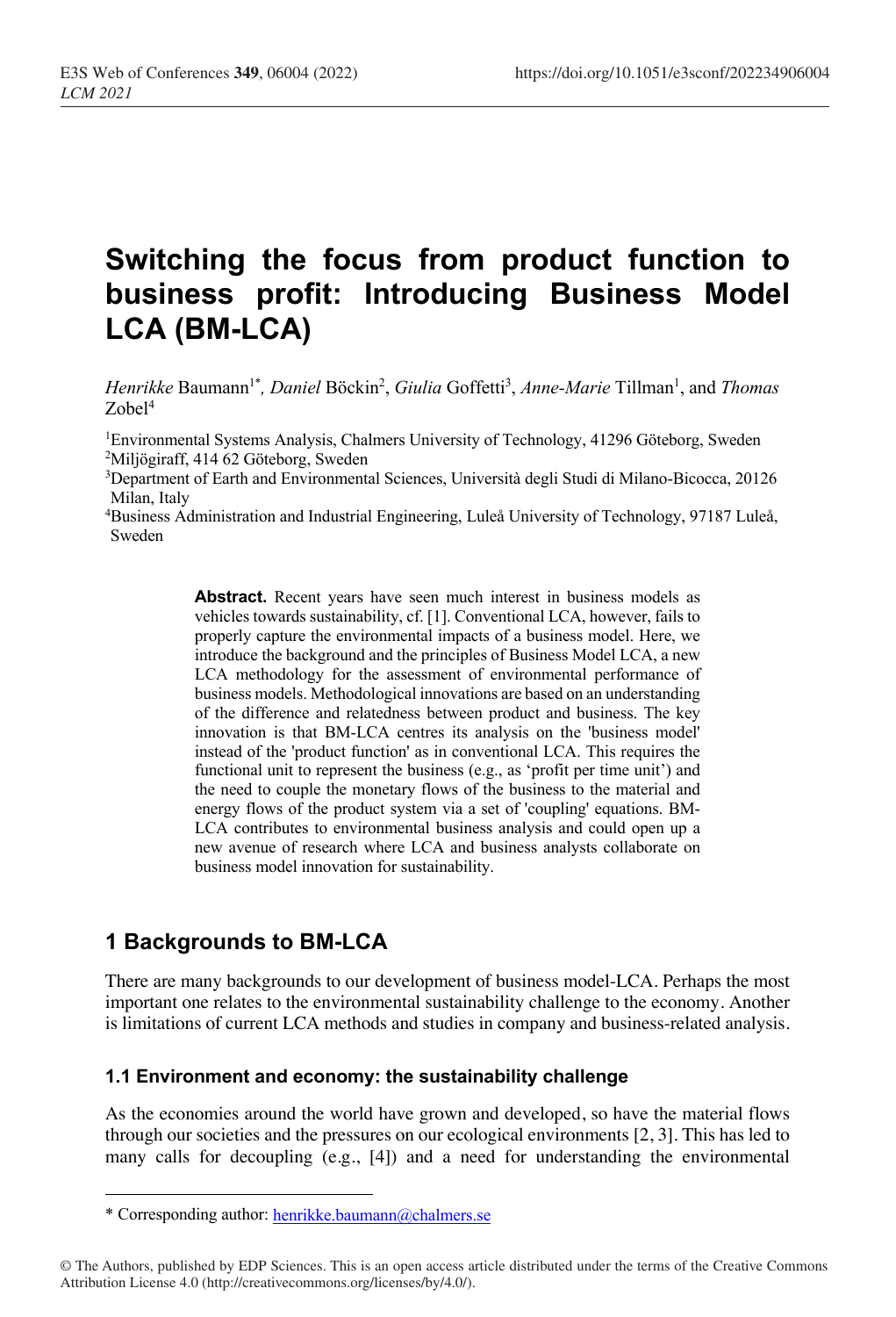performance of economic activity. Social and management scientists have identified business models as the 'engines' of the economy [5] and pointed to their critical role for achieving sustainable production and consumption [6]. Building on the realisation that business models not only deliver value to customers and shareholders but could also contribute towards environmental sustainability, much research has gone into business models for sustainability [1, 7]. However, it is often unclear if sustainable business models effectively deliver on sustainability promises [8]. It seems that many so-called sustainable business models are assumed to be sustainable by virtue of sustainability-oriented design strategies, such as 'circularity', 'sharing', or 'servitization'. It is doubtful if such design strategies suffice as proxies to sustainability assessment and for decoupling.

To determine the environmental performance of business models, there is a need for appropriate assessment methods [8, 9]. We find here that a life cycle perspective would be useful since business models shape production and consumption systems [6] and because LCA is good at modelling these. Nevertheless, since conventional LCA is used for assessments of products, we propose certain modifications so that LCA may capture the environmental performance of the business model instead. With clear links between environmental and economic performance, analysis towards decoupling becomes possible.

#### **1.2 Limits of LCA: Lacking assessments of business models**

Several developments of LCA methodology aim at incorporating an economic dimension to make the life cycle perspective more relevant to business and companies. One approach is monetisation of environmental impact. This has been applied to life cycle impact assessment to enable comparison of environmental impact costs with other economic costs and benefits for a product system [10]. This approach has produced life cycle costing (LCC) as a form of LCA used for identifying the cost hotspots of a product system [11, 12]. Another is Organisational LCA [13], which takes the company as unit of analysis. O-LCA can be said to sum up life cycle environmental impacts of the entire product portfolio of a company. Another form of analysis produces eco-efficiency metrics by combining product environmental impacts with cost analyses, for example, customer's total cost of ownership [14] or with LCC.

Neither of these life cycle methods are directly useful for the environmental assessment of business models. In LCC and with the eco-efficiency metrics, the unit of analysis is the product system and not the business model. Moreover, the monetised flows in LCC are typically cost and/or negative externalities and thus not directly relevant to the economic performance of a business model. Eco-efficiency metrics can use different cost analyses, but costs alone do not provide sufficient information on the economic performance of a business model. In O-LCA, the company is the unit of analysis, but the environmental analysis is aggregated and without reference to business models. If a company operates a single business, O-LCA comes closer to business model environmental assessment, but does so without clear links between determinants of environmental and economic performance.

Several LCA studies claim to be environmental assessments of business models, but so far, we have not found any of these to address business as such. In studies comparing rental and conventional sales models (e.g., for next-to-skin garments  $[15]$ , water purifiers  $[16]$ , power-tools [17]), we noticed that conventional LCAs of product systems are made, and what represented the different business models are differences in product designs assumed to reflect some physical consequences of different business models in the analysed products. The studies thus take product function as the basis for comparison and are without quantified economic analyses. In a few studies evaluating product-service systems [18] (for, e.g., passive durable products such as furniture and exhibition equipment [19], energy-intensive equipment separating air into its constituents, i.e.,  $O_2$ ,  $N_2$ ,  $Ar$ , etc. [20]), attempts to add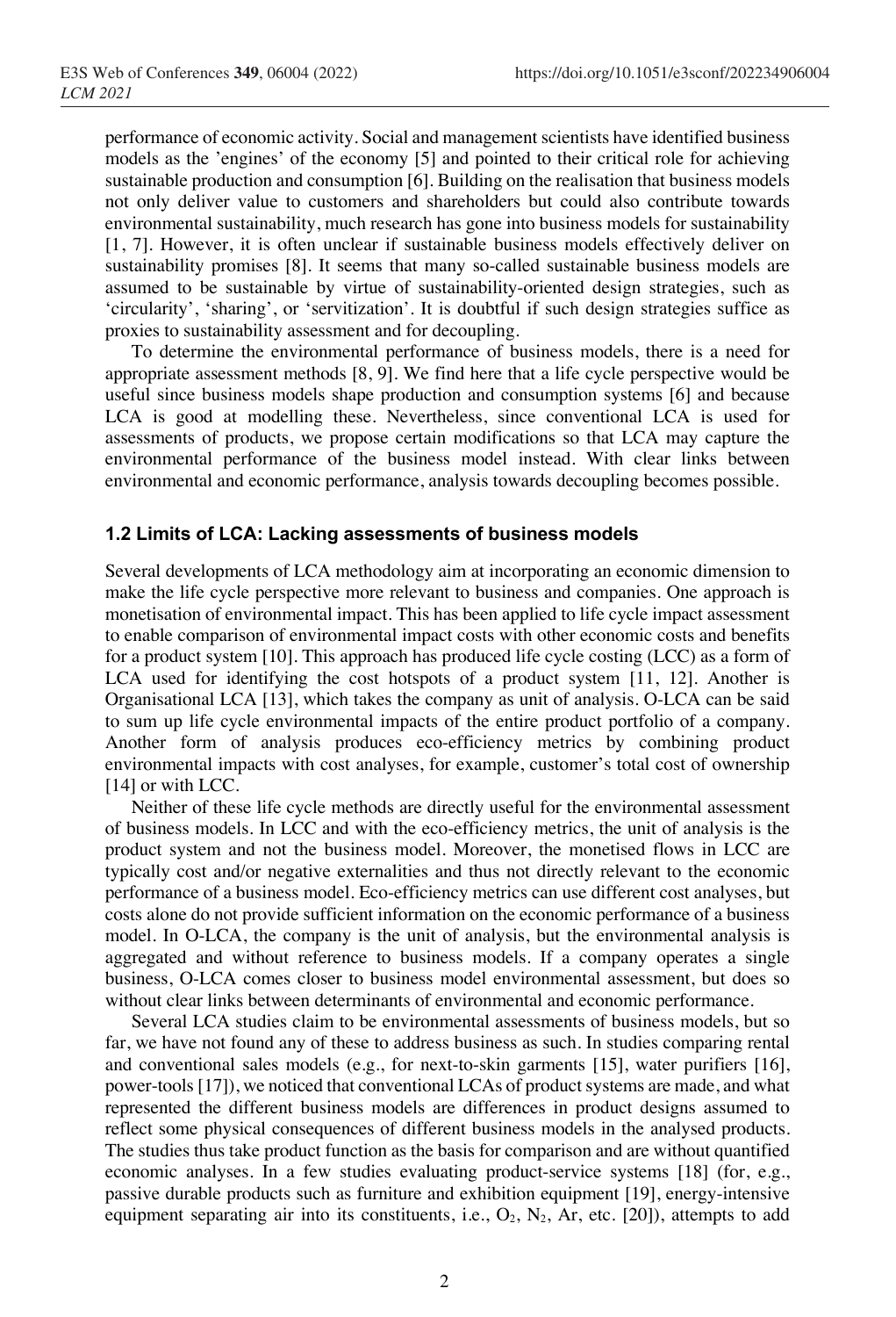economic considerations to the environmental assessments are made, typically using LCA and LCC in parallel. These studies provide insights into emissions and cost hotspots throughout the product life cycle, but have a 'hands-off' approach to business as such.

#### **1.3 Need for rethinking LCA to enable analysis of business model**

Even if environmental LCA has been linked to different forms of economic analysis, analysis has remained product-centred, with economic analyses not reflecting the economic performance of a business model. Analysis towards decoupling is therefore not possible. What is needed is a method that links economic viability of a business model with its environmental consequences. This can be achieved by switching the focus in LCA from the product function to the business model. Such a change to a core feature of LCA cannot be achieved without reworking elements of LCA modelling and methodology.

# **2 Principles of BM-LCA**

#### **2.1 From product to business: modifying the functional unit**

From the perspective of a company, a product is not an end in itself—it is a means for business. A company can replace one product generation after another while still operating the same business model. A business model, simply put, is how a company makes money, often around a particular product or service and for a particular market; the profit formula includes the costs and the revenue streams for this [21]. BM-LCA builds on this definition.

Since the key function of a business model is to be economically viable, i.e., to make money and be profitable [21, 22], it is this function that needs to be reflected in the functional unit of LCA. This means then that the functional unit needs to be expressed in economic terms instead of product-related physical terms. More concretely, since a function of a business model is to generate 'profit', the functional unit in BM-LCA needs to express a 'measure of profit'.

For comparability, the functional unit in BM-LCA expresses economic equivalence in contrast to conventional LCA where it expresses physical equivalence. Furthermore, since profitability is measured over a time period, the functional unit needs to reflect this too. This results in a functional unit expressed as 'a given profit level over a given time period'.

As mentioned, the product is just one means to business. Others include pricing, marketing, production and distribution networks, c.f., [23] (which is why assessments centring on the product system are insufficient). For all these exist very concrete links between the product itself and the business around it that determine profit levels as well as environmental impact levels. Thanks to these links, it is possible to develop a BM-LCA model that couples the technical system of the product life cycle to the company's monetary flows of the business with that product. These links are expressed in a set of equations that we call 'coupling equations', and the profit-based functional unit ties it all together for a quantitative analysis of the environmental and economic performance of the business model.

#### **2.2 Principles illustrated: actor analysis and coupling equations**

In order to figure out the business model in relation to the product life cycle, it is necessary to identify cost and revenue streams for the company and place these within the life cycle model. This is difficult in a conventional LC model since it does not show the actors in the product system. Therefore, it becomes necessary to add actor analysis to LC modelling. Figure 1 illustrates the difference between the LC model in a conventional LCA and in BM-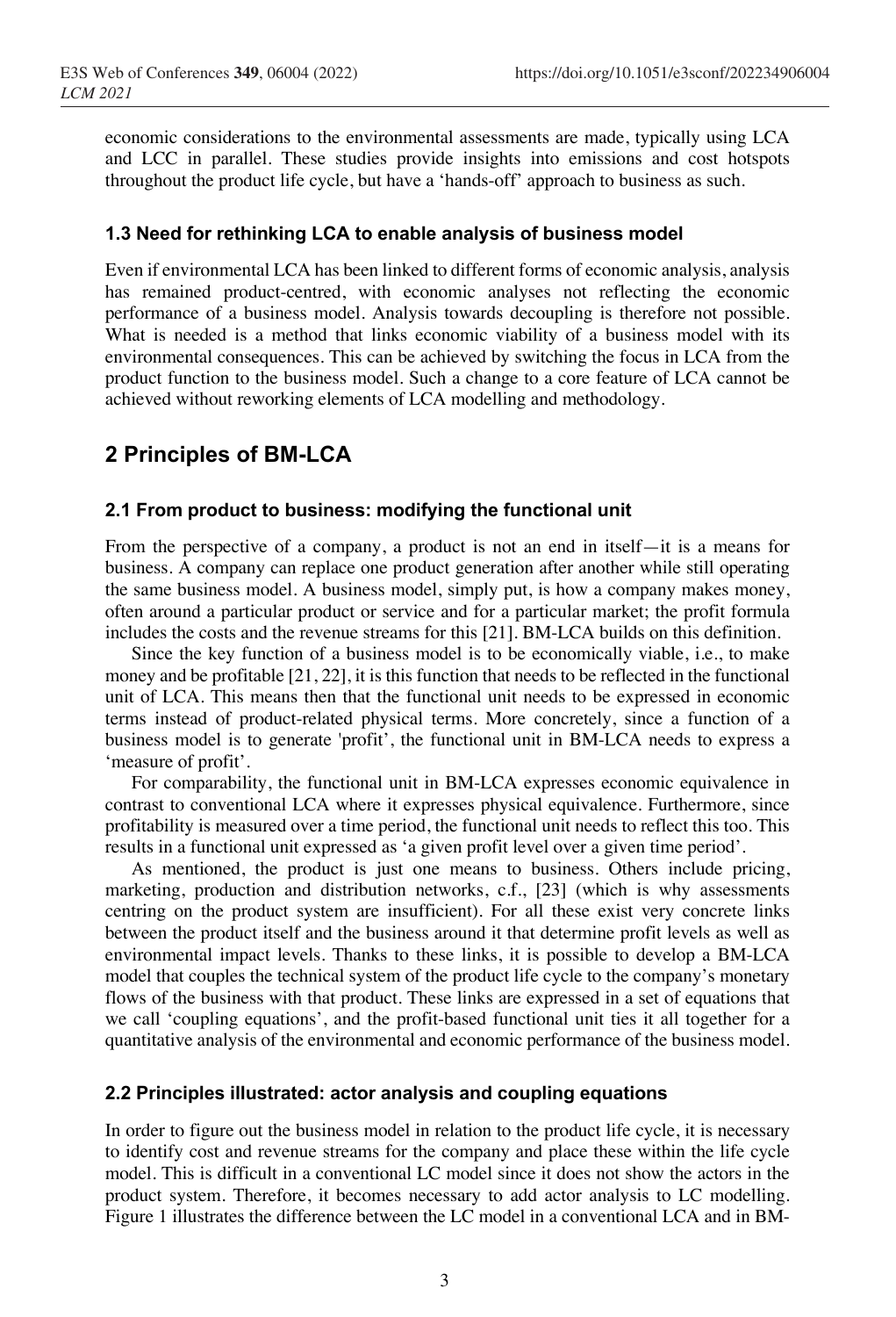LCA. The actor analysis entails mapping out what parts of the product system belong to the business company and what belongs to other actors. This simplifies the identification of the economic parameters of the business relative to the product system.



**Fig. 1.** Life cycle models (examples refer to the selling and renting of garments). A conventional LC model (left) is 'actor blind'. For BM-LCA (middle and right), an actor analysis has been performed, identifying life cycle stages belonging to the business company in blue, suppliers in red, consumers in yellow, and other actors in green. Text in red and green indicate major monetary flows of the business for the company.

Business operations (e.g., procurement, sales, marketing) are performed around the product. These also come with operating costs (e.g., employee wages, rents). All these are related to the product and can be described through a set of coupling equations. Each coupling equation links business elements (such as price) to product system elements (such as product item). The whole set of coupling equations express the economic-environmental relationship between the business model and the product system. Examples of a few coupling equations are found in Table 1.

**Table 1.** Examples of coupling equations, with parameters relating to business in bold and product technical system in italic. (The presented equations apply to the LC models in Figure 1).

Sales revenues = Number of *garment* **sales** x **price** of *garment* Sales costs = Number of *employees* x **salary** / *store* Rental revenues = Number of rental **transactions** x rental **price** (where rental transaction depends on profit level, rental price, jacket maintenance costs, jacket replacement rates, 2nd hand sales and retail store costs)

Business operations relate both to profitability (via cost and revenue streams) and product system (via the coupling equations). While profitability is expressed in the profit-based functional unit, the coupling equations links the product system to it. Hereby, the business model is analytically coupled to the product system. However, in contrast to conventional LCA, comparison of product system environmental impacts is made on the basis of economic equivalence, which has implications for environmental impact levels. Since different business models consist of different arrangements around the product offer, they will require different product volumes to achieve a certain profit level, owing to differences in pricing, sale or rental type of transactions with customers, and more. Consequently, environmental impacts for different business models will differ, even when product design is identical.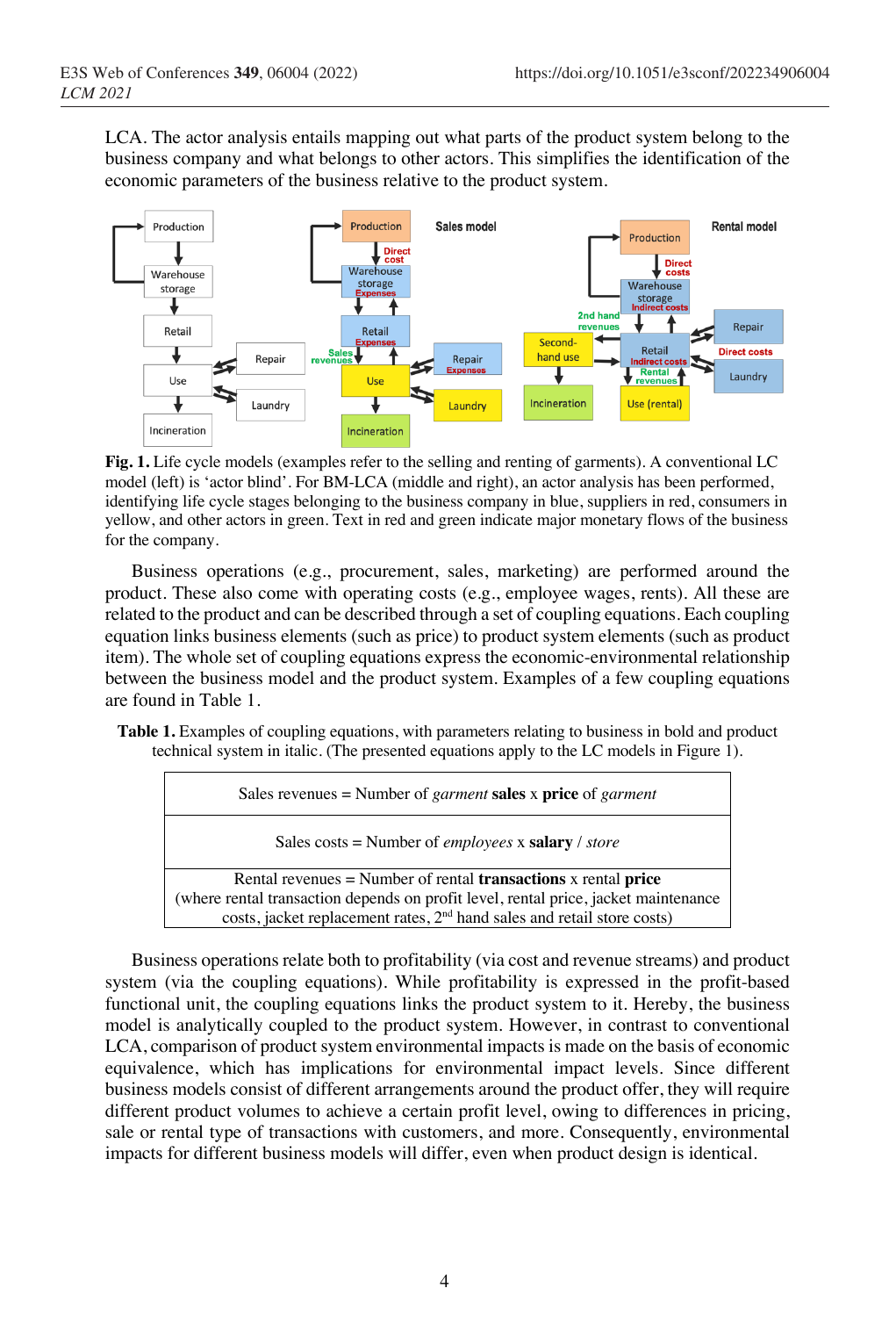#### **2.3 Methodological implications**

In terms of LCA methodology, the key innovation to LC modelling is having business as the function-in-focus in BM-LCA, which places the innovation in the goal definition and scoping phase of LCA. BM-LCA can be described as an LCA with a more elaborated goal definition and scoping phase in order to account for each business model, where the function-in-focus is the business, resulting in a profit-based functional unit (basis of comparison) since this is what reflects the function and economic viability of a business model.

We have divided the goal definition and scoping phase into a descriptive phase and a coupling phase. In the descriptive phase, the studied business models are detailed and described in relation to the product systems using actor analysis (as in Figure 1). In the coupling phase, the coupling equations establish the relationship between the physical flows of the product system with the monetary flows of the business (as in Table 1). The functional unit, which is determined as the profit level that the business models must achieve, is also defined in the coupling phase.

Once the coupling equations have been set up, the product system is modelled in a conventional manner. It means that the basic structure of an environmental LCA model is not changed but added upon: the monetary flow system of the business model is attached to the conventional LCA model by identifying the points at which costs and revenues occur for the business company in question, and the profit-based functional unit provides the reference flow since a certain profit level will require a certain amount of product. Further detailing of the methodological procedure will be presented in a forthcoming paper [24].

## **3 Discussion and conclusion**

Using LCA for the environmental assessment of business models is possible through methodological innovations that capture the business model around a product. A key innovation is the profit-based functional unit, which enables a coupling of the physical flows of the product system to the monetary flows of the business system.

The switch from LCA comparisons centring on product function to business profitability has multiple implications in terms of analytical possibilities and usefulness. With BM-LCA, it becomes possible to analyse the environmental impacts of business model decisions, not just those related to product design decisions. This also means that it is possible to see if decoupling is achieved or not in business model innovation. More generally, the method enables systematic environmental analysis of business as such and can be used for environmental critical analysis of 'business-as-usual' or greenwashing.

From a profit-based functional unit follows that the product system in the LCA is scaled to correspond to a certain profit-level. This is an interesting feature that in part addresses criticism of conventional LCA for not analysing environmental impact of total production and consumption volumes well and worthy of further investigation.

A focus on business requires an actor analysis on the life cycle, so that the company and its business transactions with other actors can be identified in the life cycle model. The actor analysis enables business managers to identify what's within the company's direct control or sphere of influence in the product system and helps them direct their attention to environmentally critical activities in a more constructive way, thereby hopefully avoiding excessively green claims.

Forthcoming papers will detail the BM-LCA methodology [24] and examine the learnings from a first case study for business model innovation [25]. Still, more research is needed, for example, to further test and develop BM-LCA on more cases and business models. Even so, we hope the methodology opens up new avenues of research where life cycle researchers and business scholars collaborate towards an environmentally viable economy.